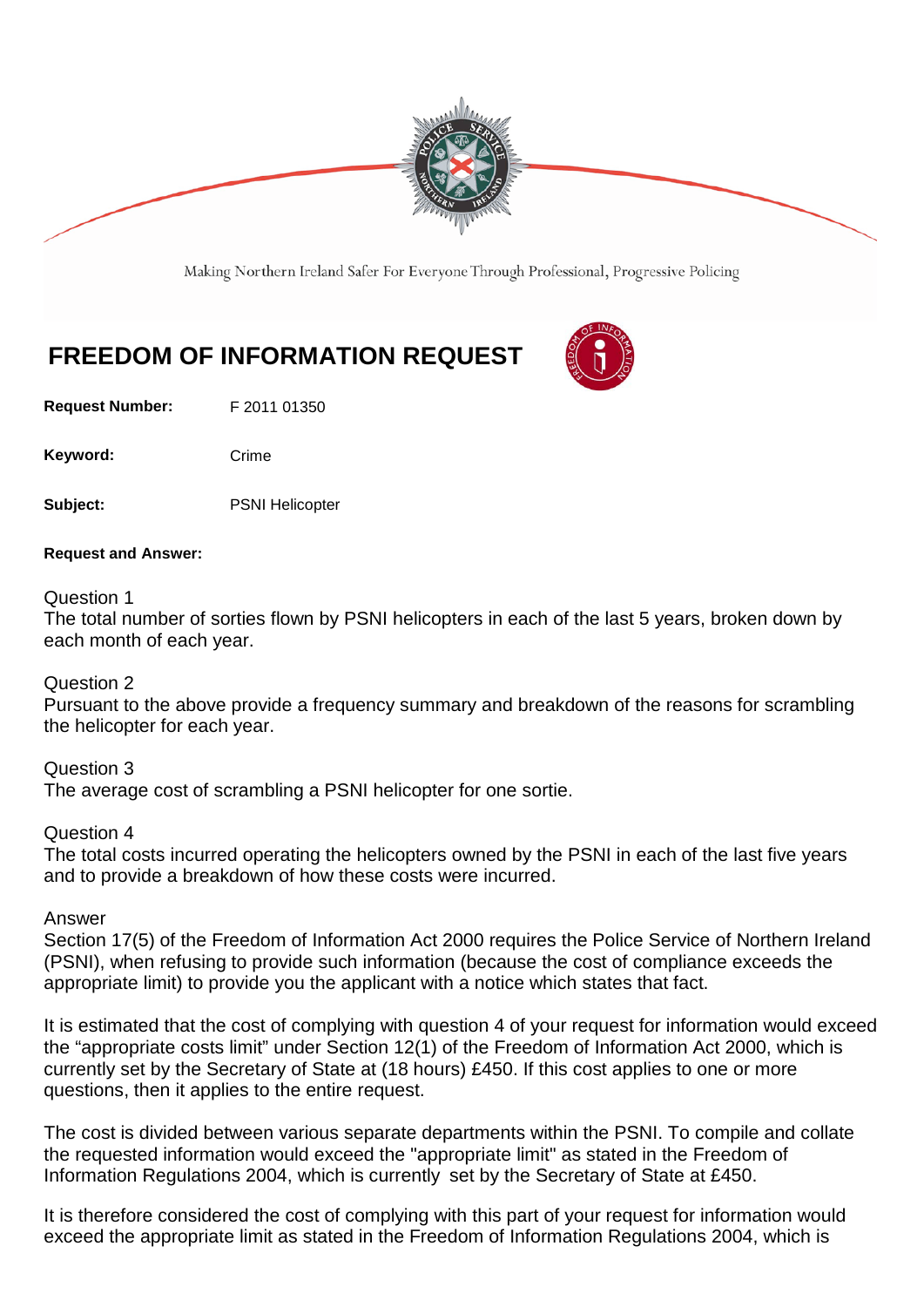currently set by the Secretary of State at £450. If this cost applies to one or more questions, then it applies to the entire request.

In accordance with the Freedom of Information Act 2000, this letter should be considered as a Refusal Notice, and the request has therefore been closed.

You may wish to submit a refined request in order that the cost of complying with your request may be facilitated within the 'appropriate limit'.

Submission of a refined request would be treated as a new request, and considered in accordance with the Freedom of Information Act 2000, including consideration of relevant Part II exemptions.

## **Section 16 – Duty to provide advice and assistance**

In compliance with Section 16 of the Act, I have considered how your request may be refined to bring it under the appropriate limit. Although PSNI would hold information regarding the costs, these would be embedded in different budgets and departments. Therefore, due to the nature and structure of the information requested this would make it extremely difficult for the PSNI to advise you how to refine your request to a point below the £450 cost limit.

Although excess cost removes the service's obligations under the Freedom of Information Act, as a gesture of goodwill, I have supplied information, relative to your request, retrieved before it was realised that the fees limit would be exceeded. I trust this will be helpful, but it does not affect our legal right to rely on the fees regulations for the remainder of your request.

Answer 1

Sorties/Flights

*2006/2007 1051*

*2007/2008 1273*

*2008/2009 1619*

*2009/2010* [http://www.psni.police.uk/new\\_police\\_helicopter](http://www.psni.police.uk/new_police_helicopter)

## *Answer 2*

Information relevant to a general breakdown of the reasons for scrambling the helicopter can be found by accessing the below link:

## [http://www.psni.police.uk/new\\_police\\_helicopter](http://www.psni.police.uk/new_police_helicopter)

Answer 3

Although there is no average cost for one sortie as each are different PSNI can advise that depending on what airframe, the hourly deployment cost can be from £1500.00 to £2100.00 per hour.

Answer 4

2008

The maintenance costs for the police helicopter in 2008 were £682,547.98

The fuel costs for the police helicopter in 2008 were £149,547.54.

The pilotage service costs in 2008 were £325,944.84.

2010

The maintenance costs for the police helicopters in 2010 were £937,979.57.

The fuel costs for the police helicopters in 2010 were £301,856.57.

Salary costs are calculated over a financial year and for 2010/2011 the piloting cost was £331,455.